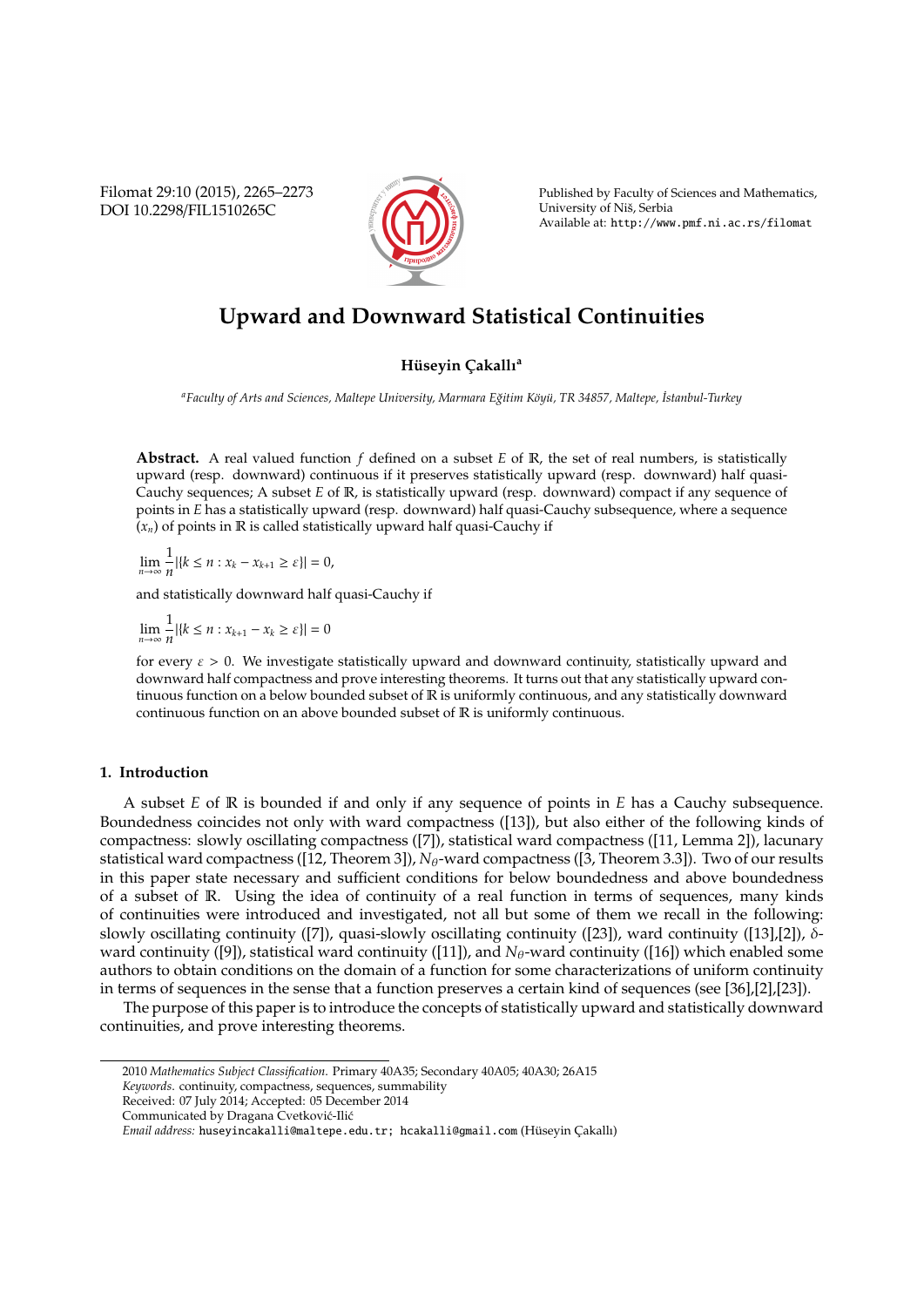#### **2. Preliminaries**

Throughout of this paper, N, and R will denote the set of all positive integers, and the set of all real numbers, respectively. A sequence  $(x_n)$  of points in R is quasi-Cauchy if  $(\Delta x_n)$  is a null sequence, where ∆*x<sup>n</sup>* = *x<sup>n</sup>* − *x<sup>n</sup>*+1. These sequences were named as *quasi-Cauchy* by Burton and Coleman [2, page 328], while they were called forward convergent to 0 sequences in [13, page 226]. A subset *E* of R is *bounded* if and only if any sequence of points in *E* has a quasi-Cauchy subsequence. The concept of statistical convergence is a generalization of the usual notion of convergence that, for real-valued sequences, parallels the usual theory of convergence. A sequence  $(x_k)$  of points in R is called statistically convergent to an element  $\ell$  of R if for each  $\varepsilon > 0$  lim<sub>*n*→∞</sub>  $\frac{1}{n}$ [ $\{k \le n : |x_k - \ell| \ge \varepsilon\}$ ] = 0, and this is denoted by  $st - \lim_{k \to \infty} x_k = \ell$  (see [28], [5], [27], [8], [24], [25], [17], and [29]). A subset *E* of R is called *statistically ward compact* if any sequence of points in *E* has a statistically quasi-Cauchy subsequence, where a sequence  $(x_n)$  of points in  $\mathbb R$  is statistically quasi-Cauchy if *st* − lim<sub>*n*→∞</sub>  $\Delta x_n$  = 0 ([12]).

Recently, Palladino ([32]) introduced a concept of upward half Cauchyness, and a concept of downward half Cauchyness in the following way: a sequence (*xn*) of points in R is called *upward half Cauchy* if for every  $\varepsilon > 0$  there exists an  $n_0 \in \mathbb{N}$  so that  $x_n - x_m < \varepsilon$  for  $m \ge n \ge n_0$ , and *downward half Cauchy* if for every  $\varepsilon > 0$  there exists an  $n_0 \in \mathbb{N}$  so that  $x_m - x_n < \varepsilon$  for  $m \ge n \ge n_0$ . Using the idea of the definition of an upward half Cauchy sequence, a concept of upward half quasi-Cauchy sequence is introduced in ([4]). A sequence  $(x_n)$  of points in R is called *upward half quasi-Cauchy* if for every  $\varepsilon > 0$  there exists an  $n_0 \in \mathbb{N}$ such that  $x_n - x_{n+1} < \varepsilon$  for  $n \geq n_0$ . A subset *E* of **R** is called *upward compact* if any sequence of points in *E* has an upward half quasi-Cauchy subsequence. A sequence (*xn*) of points in R is called *downward half quasi-Cauchy* if for every  $\varepsilon > 0$  there exists an  $n_0 \in \mathbb{N}$  such that  $x_{n+1} - x_n < \varepsilon$  for  $n \geq n_0$  ([4]). A subset *E* of **R** is called *downward compact* if any sequence of points in *E* has a downward half quasi-Cauchy subsequence. A subset *E* of R is called *up half compact* if any sequence of points in *E* has an up half Cauchy subsequence, and is called *down half compact* if any sequence of points in *E* has a down half Cauchy subsequence ([4]).

#### **3. Statistically upward and downward quasi-Cauchy sequences**

Weakening the condition on the definition of a statistically quasi-Cauchy sequence, omitting the absolute value symbol, i.e. replacing " $|x_k - x_{k+1}| \ge \varepsilon$ " with " $x_k - x_{k+1} \ge \varepsilon$ " in the definition of a statistically quasi-Cauchy sequence, we introduce the following definition.

**Definition 3.1.** *A sequence*  $(x_n)$  *of points in*  $\mathbb R$  *is called statistically upward half quasi-Cauchy if* 

$$
\lim_{n \to \infty} \frac{1}{n} |\{k \le n : x_k - x_{k+1} \ge \varepsilon\}| = 0
$$

*for every*  $\varepsilon > 0$ *.* 

Any statistically convergent sequence is statistically upward half quasi-Cauchy. Any statistically quasi-Cauchy sequence is statistically upward half quasi-Cauchy, but the converse is not always true. As a counterexample, the sequence (*n*) is a statistically upward half quasi-Cauchy sequence, but not statistically quasi-Cauchy. Any slowly oscillating sequence is statistically upward half quasi-Cauchy, so any Cauchy sequence is, so any convergent sequence is. Any upward half Cauchy sequence is statistically upward half quasi-Cauchy. The sum of two statistically upward half quasi-Cauchy sequences is statistically upward half quasi-Cauchy.

Now we introduce a definition of statistically upward compactness of a subset of R, by using the main idea in the definition of sequential compactness.

**Definition 3.2.** *A subset E of* R *is called statistically upward compact if any sequence of points in E has a statistically upward half quasi-Cauchy subsequence.*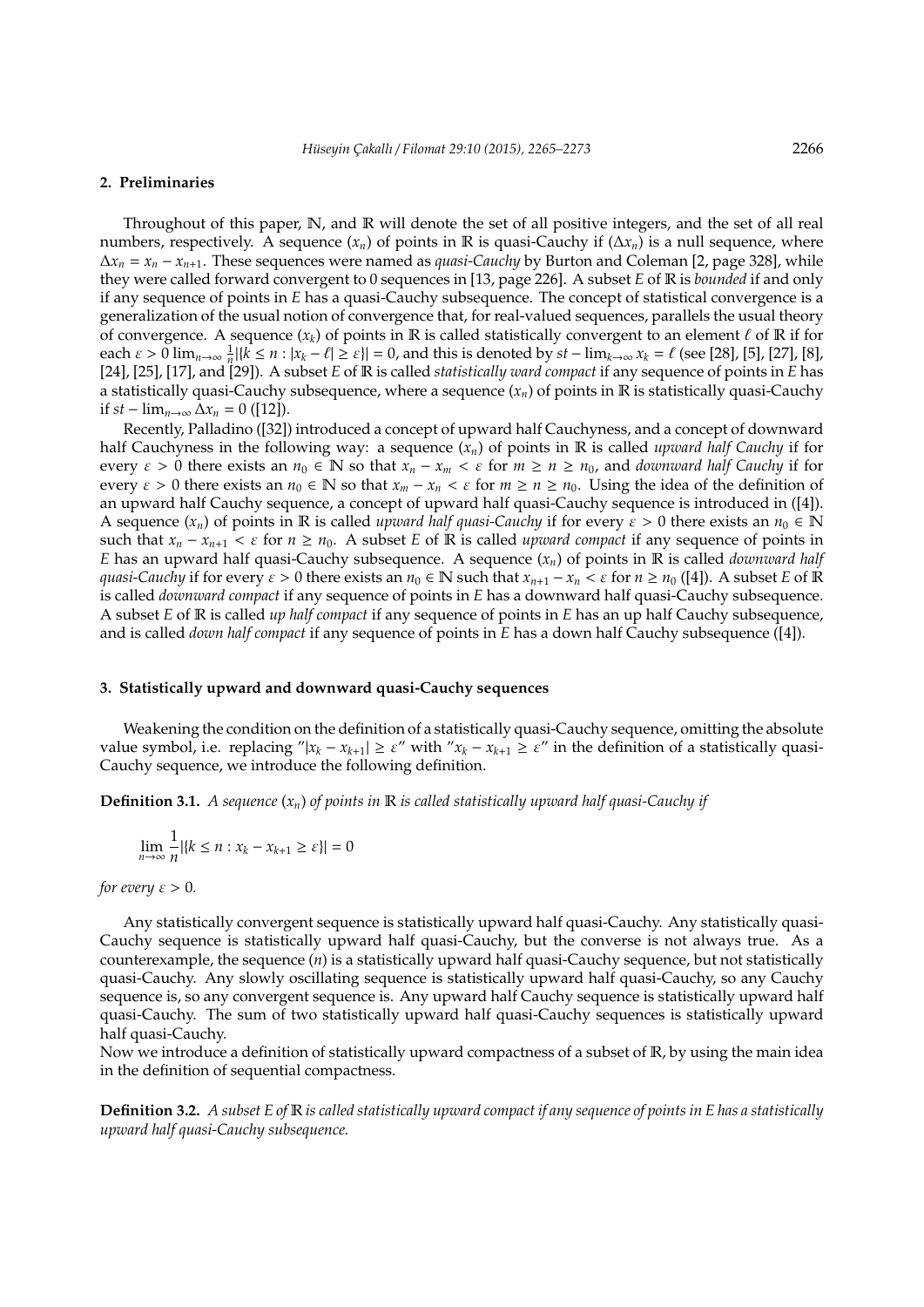First, we note that any finite subset of R is statistically upward compact, the union of two statistically upward compact subsets of R is statistically upward compact and the intersection of any family of statistically upward compact subsets of R is statistically upward compact. Furthermore any subset of a statistically upward compact set is statistically upward compact, any compact subset of R is statistically upward compact, any bounded subset of R is statistically upward compact, and any slowly oscillating compact subset of R is statistically upward compact (see [7] for the definition of slowly oscillating compactness). These observations suggest to us the following.

#### **Theorem 3.3.** *A subset of* R *is statistically upward compact if and only if it is bounded below.*

*Proof.* Let *E* be a bounded below subset of R. If *E* is also bounded above, then it follows from [11, Lemma 2] and [12, Theorem 3] that any sequence of points in *E* has a quasi Cauchy subsequence which is also statistically upward half quasi-Cauchy. If *E* is unbounded above, and (*xn*) is an unbounded above sequence of points in *E*, then for  $k = 1$  we can find an  $x_{n_1}$  greater than 0. For k=2 we can pick an  $x_{n_2}$  such that  $x_{n_2} > 1 + x_{n_1}$ . We can successively find for each  $k \in \mathbb{N}$  an  $x_{n_k}$  such that  $x_{n_{k+1}} > k + x_{n_k}$ . Then  $x_{n_k} - x_{n_{k+1}} < -k$ for each  $k \in \mathbb{N}$ . Therefore we see that

$$
\lim_{n\to\infty}\frac{1}{n}|\{k\leq n: x_{n_k}-x_{n_{k+1}}\geq \varepsilon\}|=0
$$

for every  $\varepsilon > 0$ .

Conversely, suppose that *E* is not bounded below. Pick an element  $x_1$  of *E*. Then we can choose an element *x*<sub>2</sub> of *E* such that  $x_2 < -2 + x_1$ . Similarly we can choose an element  $x_3$  of *E* such that  $x_3 < -3 + x_2$ . We can inductively choose  $x_k$  satisfying  $x_{k+1} < -k + x_k$  for each positive integer *k*. Then the sequence  $(x_k)$  does not have any statistically upward half quasi-Cauchy subsequence. Thus *E* is not statistically upward compact. This contradiction completes the proof.  $\square$ 

Reversing the places of the terms " $x_n$ " and " $x_{n+1}$ " in the definition of a statistically upward half quasi-Cauchy sequence, we introduce a concept of a statistically downward half quasi-Cauchy sequence in the following.

**Definition 3.4.** *A sequence*  $(x_n)$  *of points in*  $\mathbb R$  *is called statistically downward half quasi-Cauchy if* 

$$
\lim_{n \to \infty} \frac{1}{n} |\{k \le n : x_{k+1} - x_k \ge \varepsilon\}| = 0
$$

*for every*  $\varepsilon > 0$ *.* 

We note that a sequence  $(x_n)$  of points in  $\mathbb R$  is statistically quasi-Cauchy if and only if it is both statistically upward half quasi-Cauchy and statistically downward half quasi-Cauchy. Any statistically convergent sequence is statistically downward half quasi-Cauchy. Any statistically quasi-Cauchy sequence is statistically downward half quasi-Cauchy, but there are statistically downward half quasi-Cauchy sequences which are not statistically quasi-Cauchy. A counterexample is the sequence defined by *x<sup>n</sup>* = −*n* for each positive integer *n*, i.e. the sequence (−*n*) is a statistically downward half quasi-Cauchy sequence, which is not statistically quasi-Cauchy. Any slowly oscillating sequence is statistically downward half quasi-Cauchy, so any Cauchy sequence is, so any convergent sequence is. Any downward half Cauchy sequence is statistically downward half quasi-Cauchy. Throughout the paper ∆*S*, ∆*S* <sup>+</sup> and ∆*S* <sup>−</sup> will denote the set of statistically quasi-Cauchy sequences, the set of statistically upward half quasi-Cauchy sequences, and the set of statistically downward half quasi-Cauchy sequences of points in R. The sum of two statistically downward half quasi-Cauchy sequences is statistically downward half quasi-Cauchy.

Now we introduce a definition of statistically downward compactness of a subset of R.

**Definition 3.5.** *A subset E of* R *is called statistically downward compact if any sequence of points in E has a statistically downward half quasi-Cauchy subsequence.*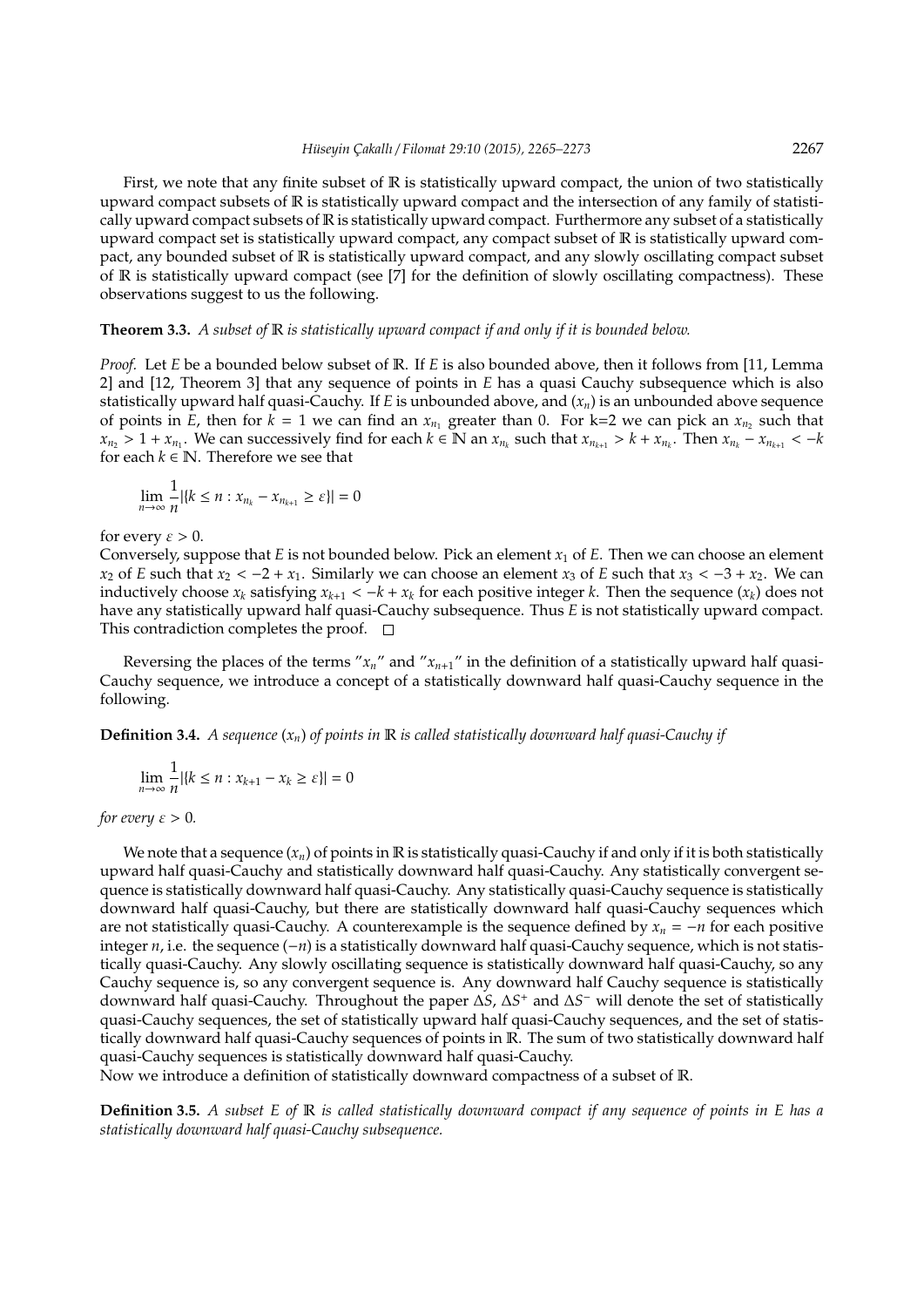First, we note that any finite subset of  $\mathbb R$  is statistically downward compact, the union of two statistically downward compact subsets of R is statistically downward compact and the intersection of any collection of statistically downward compact subsets of R is statistically downward compact. Furthermore, any subset of a statistically downward compact set is statistically downward compact, any compact subset of  $\mathbb R$  is statistically downward compact, any bounded subset of R is statistically downward compact, and any slowly oscillating compact subset of R is statistically downward compact. These observations lead us to state the following result.

#### **Theorem 3.6.** *A subset of* R *is statistically downward compact if and only if it is bounded above.*

*Proof.* The proof of this theorem is similar to the proof of Theorem 3.3, so is omitted.  $\square$ 

Recalling that a subset *E* of R is down half compact if any sequence of points in *E* has a down half Cauchy subsequence ([4]), we have the following result.

**Corollary 3.7.** *A subset of* R *is down half compact if and only if it is statistically downward compact.*

**Corollary 3.8.** *A subset of* R *is statistically ward compact if and only if it is both statistically upward and statistically downward compact.*

Now we give the following results that easily follow from Theorem 3.3 and Theorem 3.6.

**Corollary 3.9.** *A subset of* R *is bounded if and only if it is both statistically upward and statistically downward compact.*

**Corollary 3.10.** *A subset of*  $\mathbb{R}$  *is*  $N_{\theta}$ -ward compact if and only if it is both statistically upward and statistically *downward compact.*

*Proof.* The proof follows from Corollary 3.9, and [3, Theorem 3.3]. □

## **4. Statistically Upward and Downward continuities**

A real valued function *f* defined on a subset of R is statistically continuous if and only if, for each point *l* in the domain, *st* − lim<sub>*n*→∞</sub>  $f(x_n) = f(\ell)$  whenever *st* − lim<sub>*n*→∞</sub>  $x_n = \ell$ . This is equivalent to the statement that  $(f(x_n))$  is a convergent sequence whenever  $(x_n)$  is. This is also equivalent to the statement that  $(f(x_n))$ is a Cauchy sequence whenever  $(x_n)$  is Cauchy provided that the domain of the function is closed. These well known results for statistical continuity and continuity for real functions in terms of sequences might suggest to us introducing a new type of continuity, namely, statistically upward continuity.

**Definition 4.1.** *A function*  $f : E \to \mathbb{R}$  *is called statistically upward continuous on a subset*  $E$  *of*  $\mathbb{R}$  *if it preserves statistically upward half quasi-Cauchy sequences, i.e. the sequence* (*f*(*xn*)) *is statistically upward half quasi-Cauchy whenever*  $\mathbf{x} = (x_n)$  *is a statistically upward half quasi-Cauchy sequence of points in E.* 

It should be noted that statistically upward continuity cannot be given by any *A*-continuity in the manner of [26].

We see that the sum of two statistically upward continuous functions is statistically upward continuous and the composition of two statistically upward continuous functions is statistically upward continuous.

In connection with statistically upward half quasi-Cauchy sequences, statistically quasi-Cauchy sequences, statistically convergent sequences, and convergent sequences the problem arises to investigate the following types of continuity of functions on R:

$$
(\delta S^+) \ (x_n) \in \Delta S^+ \Rightarrow (f(x_n)) \in \Delta S^+
$$

**(**δ*S* + *c***)** (*xn*) ∈ ∆*S* <sup>+</sup> ⇒ (*f*(*xn*)) ∈ *c*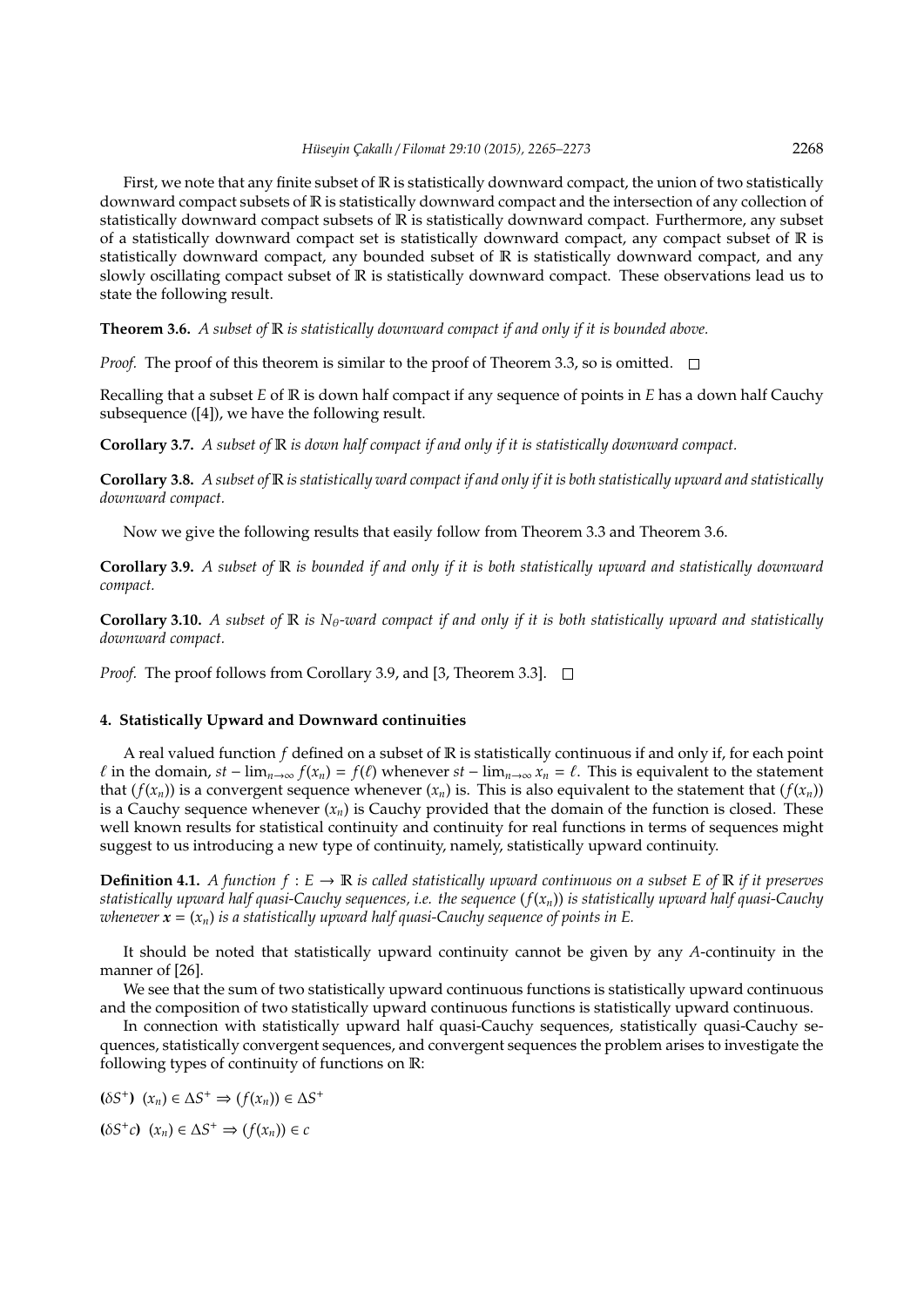- (*c*) (*xn*) ∈ *c* ⇒ (*f*(*xn*)) ∈ *c*
- $(c\delta S^+)$   $(x_n) \in c \Rightarrow (f(x_n)) \in \Delta S^+$
- (*S*) (*xn*) ∈ *S* ⇒ (*f*(*xn*)) ∈ *S*
- **(**δ*S***)** (*xn*) ∈ ∆*S* ⇒ (*f*(*xn*)) ∈ ∆*S*.

We see that  $(\delta S^+)$  is statistically upward continuity of  $f$ , and  $(S)$  is the statistical continuity. It is easy to see that  $(\delta S^+c)$  implies  $(\delta S^+)$ ;  $(\delta S^+)$  does not imply  $(\delta S^+c)$ ;  $(\delta S^+)$  implies  $(c\delta S^+)$ ;  $(c\delta S^+)$  does not imply ( $\delta S^+$ ); ( $\delta S^+c$ ) implies (*c*), and (*c*) does not imply ( $\delta S^+c$ ); and (*c*) implies ( $c\delta S^+$ ). We see that (*c*) can be replaced by not only statistical continuity, but also lacunary statistical continuity, *S*λ-statistical continuity, *N*θ-sequential continuity, *I*-sequential continuity, and more generally *G*-sequential continuity, i.e. not only *st* − lim<sub>*n*→∞</sub>  $f(x_n) = f(\ell)$  whenever  $\mathbf{x} = (x_n)$  is a statistically convergent sequence with  $st$  − lim<sub>*n*→∞</sub>  $x_n = \ell$ , but also:

 $S_{\theta}$  − lim<sub>*n*→∞</sub>  $f(x_n) = f(\ell)$  whenever  $\mathbf{x} = (x_n)$  is a lacunary statistically convergent sequence with  $S_{\theta}$  −  $\lim_{n\to\infty} x_n = \ell;$ 

 $S_\lambda$  − lim<sub>*n*→∞</sub>  $f(x_n) = f(\ell)$  whenever  $\mathbf{x} = (x_n)$  is a  $\lambda$ -statistically convergent sequence with  $S_\lambda$  − lim<sub>*n*→∞</sub>  $x_n = \ell$ ; *N*θ − lim<sub>*n*→∞</sub>  $f(x_n) = f(\ell)$  whenever  $\mathbf{x} = (x_n)$  is an *N*θ-convergent sequence with *N*θ − lim<sub>*n*→∞</sub>  $x_n = \ell$ ;  $I - \lim_{n \to \infty} f(x_n) = f(\ell)$ , whenever  $\mathbf{x} = (x_n)$  is a ideal convergent sequence with  $I - \lim_{n \to \infty} x_n = \ell$  (see [15]);

 $G(f(x)) = f(G(x)),$ where *I* is a non-trivial admissible ideal of N, and *G* is a regular subsequential method (see [10, Lemma 1,

Corollary 9]). Now we give the implication (δ*S* + ) implies (δ*S*), i.e. any statistically upward continuous function is

statistically ward continuous.

**Theorem 4.2.** *If f is statistically upward continuous on a subset E of* R*, then it is statistically ward continuous on E.*

*Proof.* Let (*xn*) be any statistically quasi-Cauchy sequence of points in *E*. Then

$$
(x_1, x_2, x_1, x_2, x_3, x_2, x_3, ..., x_{n-1}, x_n, x_{n-1}, x_n, x_{n+1}, x_n, x_{n+1}, ...)
$$

is also statistically quasi-Cauchy, so it is statistically upward half quasi-Cauchy. Hence the corresponding sequence

$$
(f(x_1), f(x_2), f(x_1), f(x_2), f(x_3), f(x_2), f(x_3), ..., f(x_n), f(x_{n+1}), f(x_n), f(x_{n+1}), f(x_{n+2}), ...)
$$

is statistically upward half quasi-Cauchy. It follows from this that

$$
\lim_{n\to\infty}\frac{1}{n}|\{k\leq n:|f(x_k)-f(x_{k+1})|\geq \varepsilon\}|=0
$$

for every  $\varepsilon > 0$ . This completes the proof of the theorem.  $\square$ 

It should be noted that the converse of the preceding theorem is not always true, i.e. there are statistically ward continuous functions which are not statistically upward continuous. As a counter example we can consider the function *f* defined by  $f(x) = -x$  for every  $x \in \mathbb{R}$ . Now we prove that (δ*S* + ) implies (*S*) in the following:

**Theorem 4.3.** *If f is statistically upward continuous on a subset E of* R*, then it is statistically continuous on E.*

*Proof.* Although the proof follows from [11, Theorem 3] and the preceding theorem, and the fact that statistical continuity coincides with continuity, we give a direct proof for completeness. Let  $(x_n)$  be any statistically convergent sequence with  $st - \lim_{k \to \infty} x_k = \ell$ . Then

 $(x_1, \ell, x_1, \ell, x_2, \ell, x_2, \ell, ..., x_n, \ell, x_n, \ell, ...)$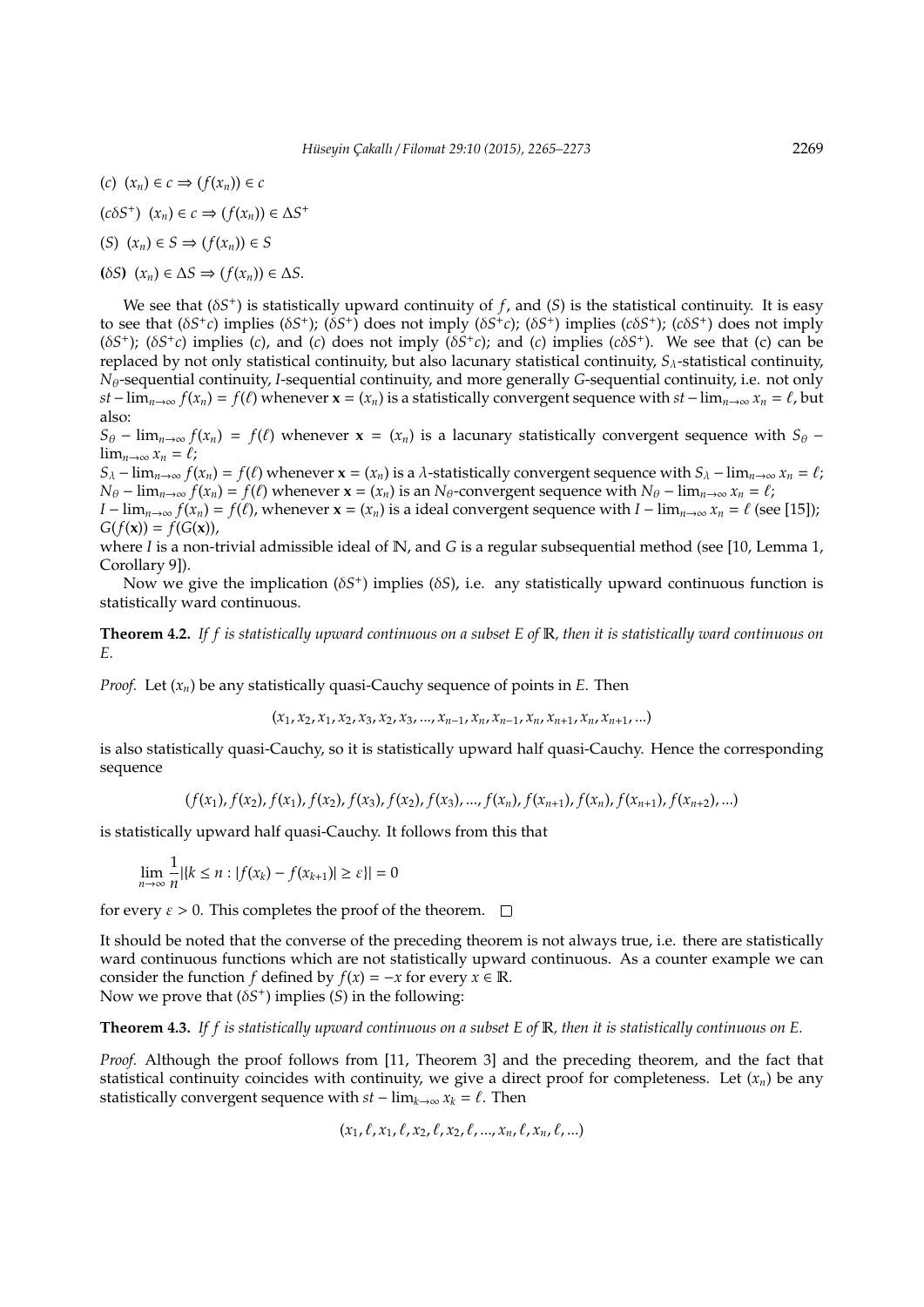is also statistically convergent to  $\ell$ . Thus it is statistically upward half quasi-Cauchy. Hence

$$
(f(x_1), f(\ell), f(x_1), f(\ell), f(x_2), f(\ell), f(x_2), f(\ell), ..., f(x_n), f(\ell), f(x_n), f(\ell), ...)
$$

is statistically upward half quasi-Cauchy. Now it follows that

$$
\lim_{n \to \infty} \frac{1}{n} |\{k \le n : |f(x_k) - f(\ell)| \ge \varepsilon\}| = 0
$$

for every  $\varepsilon > 0$ . This completes the proof of the theorem.  $\square$ 

The converse of the preceding theorem is not always true; a counterexample is the function *f* defined by  $f(x) = -x^2$  for every  $x \in \mathbb{R}$ .

Observing that statistical continuity implies ordinary continuity, we note that it follows from Theorem 4.3 that statistically upward continuity implies not only ordinary continuity, but also some other kinds of continuities, namely, lacunary statistically continuity,  $\lambda$ -statistical sequential continuity ([21]),  $N_{\theta}$ -sequential continuity, *I*-continuity for any non-trivial admissible ideal *I* of N ([15, Theorem 4], [14]), and *G*-continuity for any regular subsequential method *G* (see [26], [6], and [10]).

**Theorem 4.4.** *Statistically upward continuous image of any statistically upward compact subset E of* R *is statistically upward compact.*

*Proof.* Write  $y_n = f(x_n)$ , where  $x_n \in E$  for each  $n \in \mathbb{N}$ ,  $\mathbf{x} = (x_n)$ . Statistically upward compactness of *E* implies that there is a statistically upward half quasi-Cauchy subsequence **z** of the sequence of **x**. Write  $(t_k) = f(z) = (f(z_k))$ .  $(t_k)$  is a statistically upward half quasi-Cauchy subsequence of the sequence  $f(x)$ . This completes the proof of the theorem.  $\square$ 

**Corollary 4.5.** *Statistically upward continuous image of any below bounded subset of* R *is bounded below.*

*Proof.* The proof follows from Theorem 4.3 and Theorem 3.3, so is omitted.  $\square$ 

**Corollary 4.6.** *Statistically upward continuous image of any N* $_{\theta}$ -sequentially compact subset of  $\mathbb{R}$  is N $_{\theta}$ -sequentially *compact.*

*Proof.* Let *f* be a statistically upward continuous function on a subset *E* of R, and *A* be an  $N_{\theta}$ -sequentially compact subset of *E*. It follows from Theorem 4.3 that *f* is statistically continuous on *E*. Lemma 1 and Corollary 9 of [10] ensure that *f* is  $N_{\theta}$ -sequentially continuous. Now the proof follows from Theorem 7 of  $[6]$ .  $\Box$ 

**Theorem 4.7.** Let E be a statistically upward compact subset of R and let  $f : E \longrightarrow \mathbb{R}$  be a statistically upward *continuous function on E. Then f is uniformly continuous on E.*

*Proof.* Suppose that *f* is not uniformly continuous on *E* so that there exists an  $\varepsilon_0 > 0$  such that for any  $\delta > 0$ there are *x*, *y* ∈ *E* with  $|x - y|$  < δ but  $|f(x) - f(y)|$  ≥  $\varepsilon_0$ . For each positive integer *n*, choose *x<sub>n</sub>* and *y<sub>n</sub>* such that  $|x_n-y_n| < \frac{1}{n'}$  and  $|f(x_n)-f(y_n)| \ge \varepsilon_0$ . Since *E* is statistically upward compact, there exists a statistical upward half quasi-Cauchy subsequence (*x<sup>n</sup><sup>k</sup>* ) of the sequence (*xn*). It is clear that the corresponding subsequence  $(y_{n_k})$  of the sequence  $(y_n)$  is also statistically upward half quasi-Cauchy, since  $(y_{n_k} - y_{n_{k+1}})$  is a sum of three statistically upward half quasi-Cauchy sequences, i.e.

$$
y_{n_k} - y_{n_{k+1}} = (y_{n_k} - x_{n_k}) + (x_{n_k} - x_{n_{k+1}}) + (x_{n_{k+1}} - y_{n_{k+1}}).
$$

Then the sequence

$$
(x_{n_1}, y_{n_1}, x_{n_2}, y_{n_2}, x_{n_3}, y_{n_3}, ..., x_{n_k}, y_{n_k}, ...)
$$

is statistically upward half quasi-Cauchy since the sequence (*x<sup>n</sup><sup>k</sup>* − *y<sup>n</sup>k*+<sup>1</sup> ) is statistically upward half quasi-Cauchy which follows from the equality

$$
x_{n_k} - y_{n_{k+1}} = x_{n_k} - x_{n_{k+1}} + x_{n_{k+1}} - y_{n_{k+1}}.
$$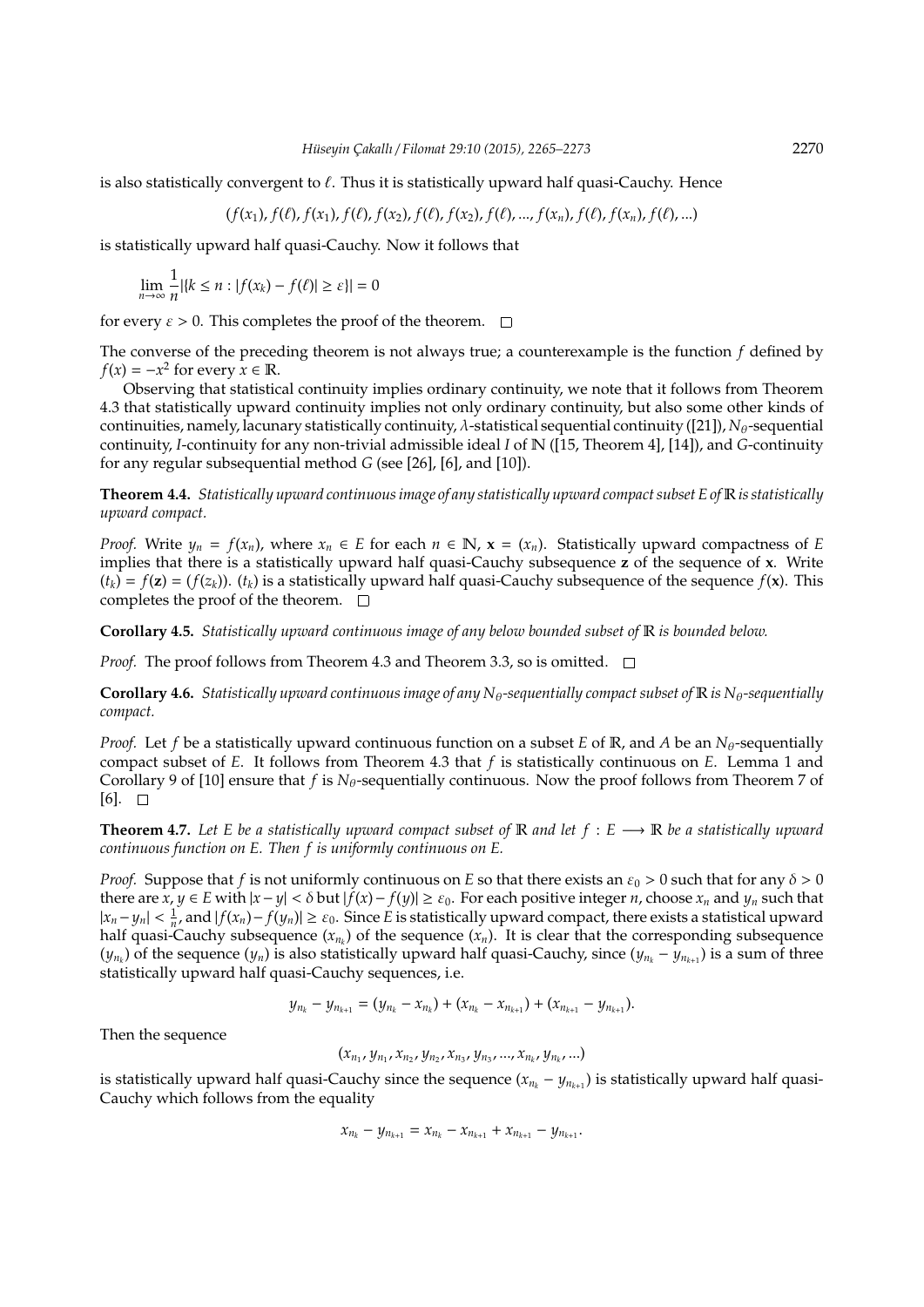But the sequence

$$
(f(x_{n_1}), f(y_{n_1}), f(x_{n_2}), f(y_{n_2}), f(x_{n_3}), f(y_{n_3}), ..., f(x_{n_k}), f(y_{n_k}), ...)
$$

is not statistically upward half quasi-Cauchy. Thus *f* does not preserve statistically upward half quasi-Cauchy sequences. This contradiction completes the proof of the theorem.  $\square$ 

Now we give the definition of statistically downward continuity of a real function in the following:

**Definition 4.8.** *A function*  $f : E \to \mathbb{R}$  *is called statistically downward continuous on*  $E \subset \mathbb{R}$  *if it preserves* statistically downward half quasi-Cauchy sequence, i.e. the sequence  $(f(x_n))$  is statistically downward half quasi-*Cauchy whenever*  $\mathbf{x} = (x_n)$  *is a statistically downward half quasi-Cauchy sequence of points in E.* 

It should be noted that statistically downward continuity cannot be given by any *A*-continuity in the manner of [26].

We note that the sum of two statistically downward continuous functions is statistically downward continuous and the composition of two statistically downward continuous functions is statistically downward continuous. Analogously to the cases of statistically upward continuity, we consider the following types of continuity of functions on R:

**(**δ*S* − **)** (*xn*) ∈ ∆*S* <sup>−</sup> ⇒ (*f*(*xn*)) ∈ ∆*S* − ,

**(**δ*S* − *c***)** (*xn*) ∈ ∆*S* <sup>−</sup> ⇒ (*f*(*xn*)) ∈ *c*,

 $(c\delta S^-)$   $(x_n) \in c \Rightarrow (f(x_n)) \in \Delta S^-$ .

We see that  $(\delta S^-)$  is statistically downward continuity of *f*. It is easy to see that  $(\delta S^- c)$  implies  $(\delta S^-)$ ; (δ*S*<sup>−</sup>) does not imply (δ*S*<sup>−</sup>*c*); (δ*S*<sup>−</sup>) implies (*c*δ*S*<sup>−</sup>); (*c*δ*S*<sup>−</sup>) does not imply (δ*S*<sup>−</sup>); (δ*S*<sup>−</sup>*c*) implies (*c*); (*c*) does not imply ( $\delta S^- c$ ), and (*c*) implies ( $c \delta S^-$ ).

Now we give the implication (δ*S* − ) implies (δ*S*), i.e. any statistically downward continuous function is statistically ward continuous.

**Theorem 4.9.** *If f is statistically downward continuous on a subset E of* R*, then it is statistically ward continuous on E.*

*Proof.* The proof can be obtained using similar techniques to that of Theorem 4.2, so is omitted.  $\square$ 

We note that the converse of the preceding theorem is not always true, i.e. there are statistically ward continuous functions which are not statistically downward continuous. As a counter example we can consider the function *f* defined by  $f(x) = -x$  for every  $x \in \mathbb{R}$ .

Now we give the implication (δ*S*<sup>−</sup>) implies (*c*), i.e. any statistically downward continuous function is statistically continuous.

**Theorem 4.10.** *If f is statistically downward continuous on a subset E of* R*, then it is statistically continuous on E.*

*Proof.* The proof follows from [11, Theorem 3], the preceding theorem, and the fact that statistical continuity coincides with continuity, so is omitted.  $\square$ 

We note that the converse of the preceding theorem is not always true. As a counter example we can consider the function *f* defined by  $f(x) = x^2$  for every  $x \in \mathbb{R}$ .

Recalling that statistical continuity coincides with ordinary continuity, we note that it follows from Theorem 4.10 that statistically downward continuity implies not only ordinary continuity, but also some other kinds of continuities, namely, lacunary statistically continuity,  $N_{\theta}$ -sequential continuity, *I*-continuity for any non-trivial admissible ideal *I* of N ([15, Theorem 4]), and *G*-continuity for any regular subsequential method *G* (see [26], [6], and [10]).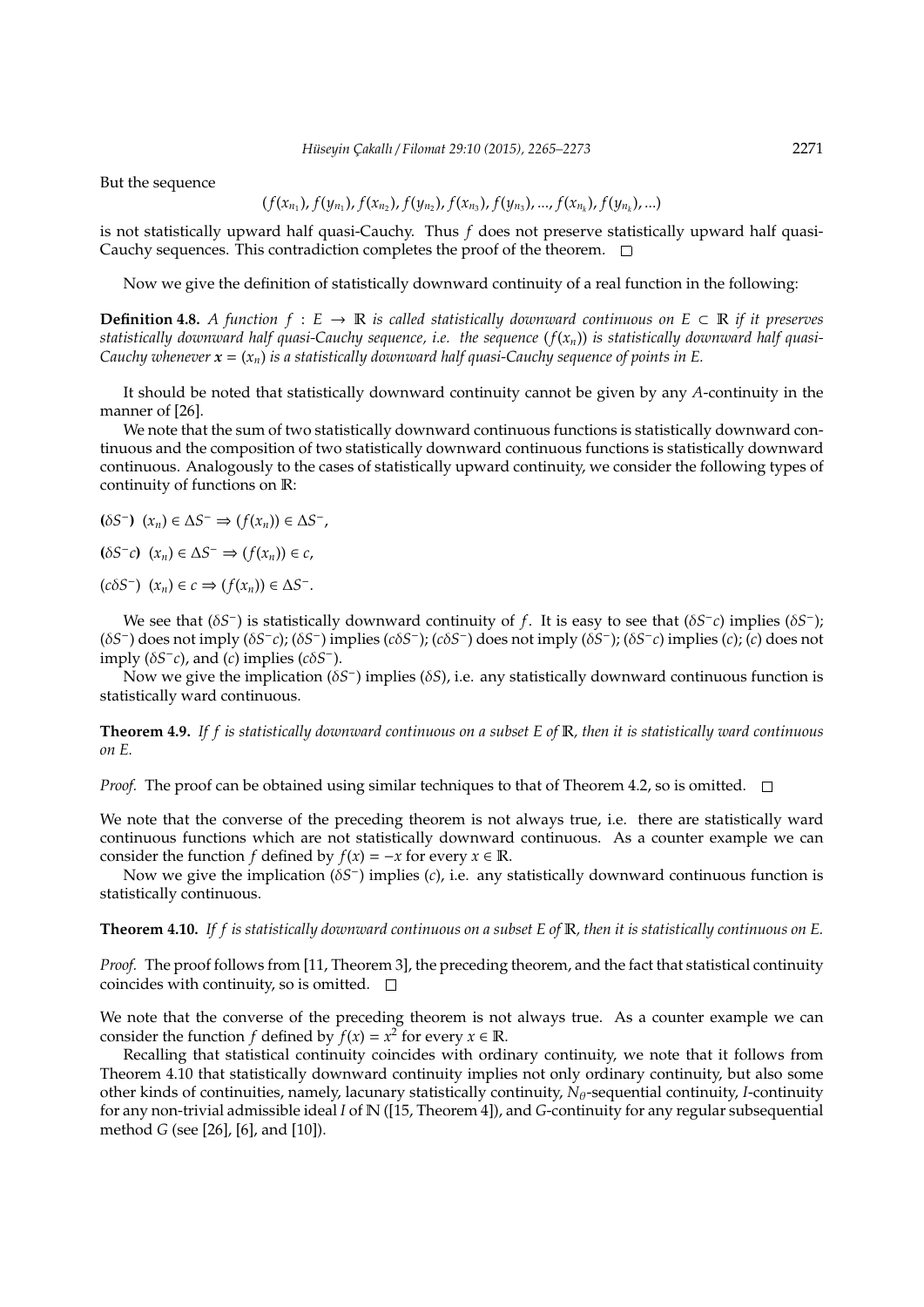**Theorem 4.11.** *Statistically downward continuous image of any statistically downward half compact subset of* R *is statistically downward half compact.*

*Proof.* The proof of the theorem can be obtained using a similar method to that of Theorem 4.4, so is omitted. □

**Corollary 4.12.** *Statistically downward continuous image of any compact subset of* R *is compact.*

**Theorem 4.13.** Let E be a statistically downward compact subset E of R and let  $f : E \longrightarrow \mathbb{R}$  be a statistically *downward continuous function on E. Then f is uniformly continuous on E.*

*Proof.* The proof can be done by using similar techniques to those of Theorem 4.7, so is omitted.  $\square$ 

#### **5. Conclusion**

In this paper, we introduce and investigate not only statistically upward and statistically downward continuities of real functions, but also some other kinds of continuities defined via statistically upward and statistically downward half quasi-Cauchy sequences. We also investigate necessary and sufficient conditions for a subset of R to be below bounded and necessary and sufficient conditions for a subset of R to be above bounded. We prove results related to these newly defined continuities, newly defined compactness, and some other kinds of continuities and compactness; namely slowly oscillating continuity, statistical ward continuity, slowly oscillating compactness, statistical ward compactness, lacunary statistical ward compactness, ordinary compactness, ordinary continuity, and uniform continuity. It turns out that not only the set of statistically upward continuous functions on a below bounded subset of R, but also the set of statistically downward continuous functions on an above bounded subset of R is contained in the set of uniformly continuous functions. We suggest to investigate statistically upward and downward half quasi-Cauchy sequences of fuzzy points or soft points (see [19], for the definitions and related concepts in fuzzy setting, and see [1] related concepts in soft setting). We also suggest to investigate statistically upward and downward half quasi-Cauchy double sequences (see for example [30], [33], and [18] for the definitions and related concepts in the double sequences case). For another further study, we suggest to investigate statistically upward and downward half Cauchy sequences of points in an asymmetric cone metric space since in a cone metric space the notion of an statistically upward half Cauchy sequence coincides with the notion of a statistically downward half Cauchy sequence, and therefore statistically upward continuity coincides with statistically downward continuity (see [34], [22], [31], [20], and [35]).

#### **6. Acknowledgements**

The author would like to thank the referees for a careful reading and several constructive comments that have improved the presentation of the results.

### **References**

- [1] C.G. Aras, A. Sonmez, H. Çakallı, On soft mappings, arXiv:1305.4545v1, 2013, 12 pages.
- [2] D. Burton, J. Coleman, Quasi-Cauchy sequences, Amer. Math. Monthly 117 (2010) 328-333.
- [3] H. Çakalli, *N*<sub>0</sub>-ward continuity, Abstr. Appl. Anal. 2012 (2012), Article ID 680456 8 pages.
- [4] H. Cakalli, Up and down continuities, submitted.
- [5] H. Çakalli, Lacunary statistical convergence in topological groups, Indian J. Pure Appl. Math. 26:2 (1995) 113-119.
- [6] H. Çakalli, Sequential definitions of compactness, Appl. Math. Lett. 21 (2008) 594-598.
- [7] H. Çakalli, Slowly oscillating continuity, Abstr. Appl. Anal. 2008 (2008), Article ID 485706, 5 pages.
- [8] H. Çakalli, A study on statistical convergence, Funct. Anal. Approx. Comput. 1 (2009) 19-24.
- [9] H. Çakalli, δ-quasi-Cauchy sequences, Math. Comput. Modelling 53 (2011) 397-401.
- [10] H. Çakalli, On *G*-continuity, Comput. Math. Appl. 61 (2011) 313-318.
- [11] H. Çakalli, Statistical ward continuity. Appl. Math. Lett. 24 (2011) 1724-1728.
- [12] H. Çakalli, Statistical-quasi-Cauchy sequences, Math. Comput. Modelling 54 (2011) 1620-1624.
- [13] H. Çakalli, Forward continuity, J. Comput. Anal. Appl. 13 (2011) 225-230.